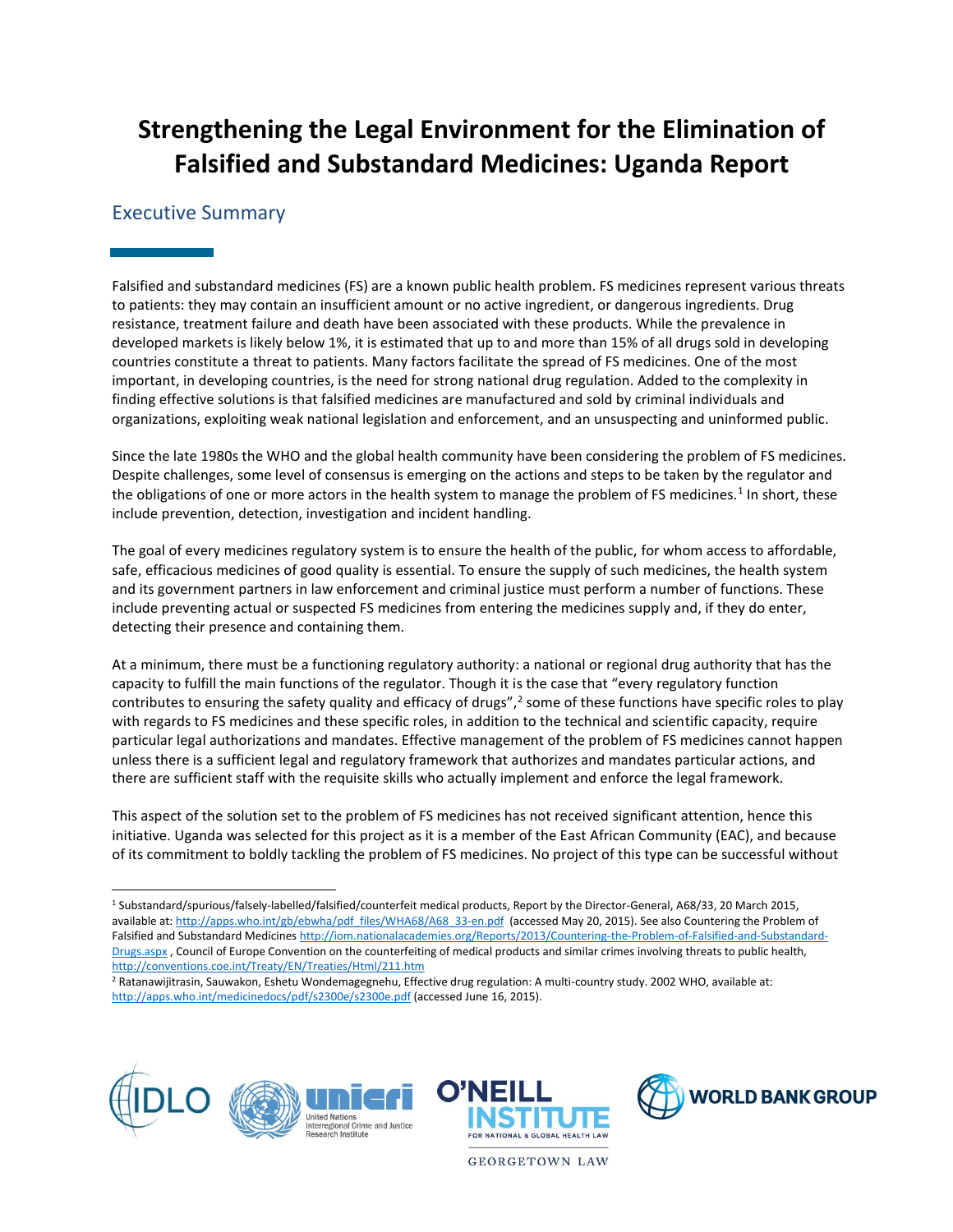the full participation and cooperation of the regulator, and Uganda has stepped up to this challenge. Tackling the legal and regulatory framework for FS medicines in Uganda in this pilot will serve the larger goals of harmonization in the region and pave the way for an East African Community (EAC)-wide strategy on FS medicines. This work is also very timely as the EAC harmonized medicine legislation and regulations are yet to be enacted in the EAC legal system and adopted in Uganda. As the harmonization work is ongoing, within it, the legal and regulatory provisions for any medicines regulatory matter including that of FS medicines should be considered.

Over the last two decades, Uganda has improved the availability of medicines and other essential health supplies. Nonetheless, like most countries, Uganda has challenges. Though the main functions of the regulator are present in the law, there are significant gaps in the legal and regulatory (civil, criminal and administrative) framework law that hamper the ability of the regulator to prevent, detect and respond to FS medicines. In the case of Uganda there is a significant staff shortage to manage all the pharmaceutical actors across the country.

The theory of change and structure of a national strategy to eliminate FS medicines is comprised of five parts; civil society, the national drug authority and the medicines law, the law enforcement and criminal justice sector, the private sector, and international and regional cooperation. This executive summary, report, and the draft national strategy are organized accordingly.

## Civil society

Relevant civil society organizations include patients and consumer groups, advocacy organizations, and independent professional associations of medical practitioners and pharmacists. There is a need for all stakeholders to shift from the perception of civil society as simply consumers of medicines to the engagement of civil society as full partners in the national response to FS medicines. This reflects the human rights-based approach to health and development, which emphasizes participation, accountability, equality and nondiscrimination. This is particularly important as some communities still misunderstand the role of the National Drug Authority (NDA) and the importance of addressing FS medicines in Uganda. This misunderstanding has led to a lack of cooperation with government authorities in regulating FS medicines, and even hostility towards government inspectors responding to FS medicines. The general public needs to be empowered and provided with the information necessary to create the demand for appropriate, quality medicines. This includes for example ensuring that drugs are appropriately labelled, and expiry dates are checked.

Uganda has a vibrant and independent civil society sector, and there are several strong national civil society organizations which include health in their mandates. The role of faith-based communities and traditional leaders should also be considered. Civil society organizations should be engaged at all levels in the national response – including through representative participation in national structures. Trusted civil society champions and leaders should also be engaged in public education campaigns to inform people about the dangers of FS medicines. Finally, civil society engagement should be supported to extend to include regional and international collaboration regarding FS medicines.

# Legal and Regulatory Environment

The following gaps have been identified:

- $\ge$  The National Drug Authority Act (the Act) is the main law governing medicines regulation, but its scope is limited to "drugs". An amendment is in process to add medical devices, cosmetics, food safety, medical laboratory reagents, products for diagnosis, surgical supplies, blood, public health products and other products that are typically found in health systems as these too are often falsified or substandard and require regulatory oversight.
- $\geq$  The Act is accompanied by a set of nine regulations, all dated March 2014, dated after the Act and covering essential topics of Licensing, the Suitability of Premises, Ectoparaciticides, Field Trials, Conduct of Clinical Trials,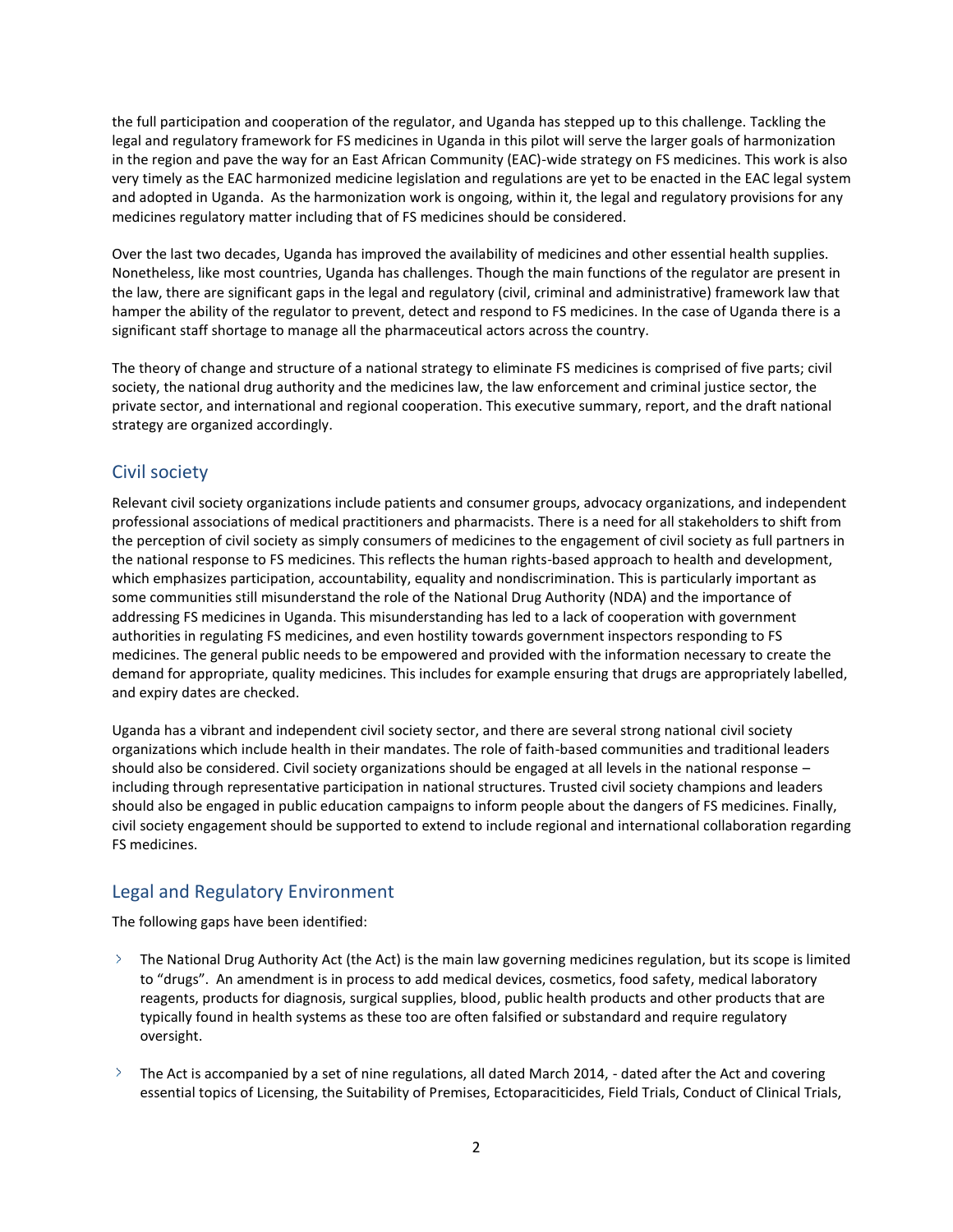Control of Publication, and Advertisement, Fees, Pharmacovigilance, Importation and Exportation and Drug Registration.

- $\geq$  Regulatory inspectors, customs and border patrol and law enforcement officials are often not adequately equipped or authorized to identify FS medicines, properly prepare a file for prosecution, take immediate actions such as a preliminary seizure, and proceed through to conviction and sentencing. Law cannot implement itself and there must be adequate numbers of skilled staff to conduct the regulatory functions.
- $\geq$  There is a need to include a clear definition of FS medicines that is consistent throughout the legal system. Currently there is no definition of 'counterfeit' in the Act, though Art. 30 refers to impure drugs. The Regulation on Pharmacovigilance (PMV Regulation) defines "counterfeit drug" to mean "a drug which is deliberately or fraudulently mislabeled with respect to its identity, content or source." A full definition of FS medicines could include elements that distinguish accidental substandard, negligent substandard, and intentional substandard, or accidental false label or packaging, as compared to intentional falsification (such as changing expiration dates).
- $\sum_{i=1}^{n}$ The ability of the NDA to prevent, detect and respond to FS medicines is hampered by the lack of reporting by pharmacists and health professionals, who are required to report adverse drug reactions and about FS medicines. These reports are critical to informing the post market surveillance system, however at present some stakeholders are not obligated to do so by law. These include wholesalers, manufacturers, marketing authorization holders, hospitals and clinics, and others.
- $\sum$ Correspondingly, the NDA requires efficient systems to respond and take action to any report it might receive. It has a pharmacovigilance (PMV) unit that does review adverse drug reaction reports, but more is needed so that operating procedures are in place to respond to alerts and reports of events that raise the matter of suspicious or actual FS medicines.
- $\geq$  Not all the actors in the supply chain are required to hold licenses, and there is no track and trace nor pedigree system. These facts make it difficult if not impossible to conduct a thorough investigation. The NDA has the authority to impose conditions on all license and permit holders during the licensing process (both on initial application and renewal). As licenses are renewed annually, this regulatory intervention can be accomplished immediately. All that the NDA need do is create a manual containing the requirements for reporting, storage, track and trace, among others and condition the license on their compliance. Of course these new conditions must be made transparent and communicated to license holders and enforced - meaning a rational, risk-based inspection system must be put in place to ensure compliance.

## Law enforcement and criminal justice sector

From the criminal justice point of view, clear definitions that are consistent throughout the legal system are currently lacking. This hampers the ability of the NDA and criminal justice system to effectively manage the problem of FS medicines. Harmonization of definitions will also result in more harmonized data collection methodologies, allowing for the design of better policies in the response to FS medicines.

With regards to the law enforcement, apart from the lack of specialized human resources and the limited financial resources available, a number of challenges have been identified. Limited coordination and exchange of information among the agencies at the national level hinders proper enforcement of the existing legal and regulatory framework. Capacity building of the criminal justice sector actors to obtain successful investigations and meaningful sentences is also crucial. Furthermore, FS medicines are not currently an investigative priority for all law enforcement agencies, as in the case of customs and police. Also, uniform and standardized operating procedures are currently lacking, which would greatly increase the effectiveness of the interventions and uniformity of enforcement across the country.